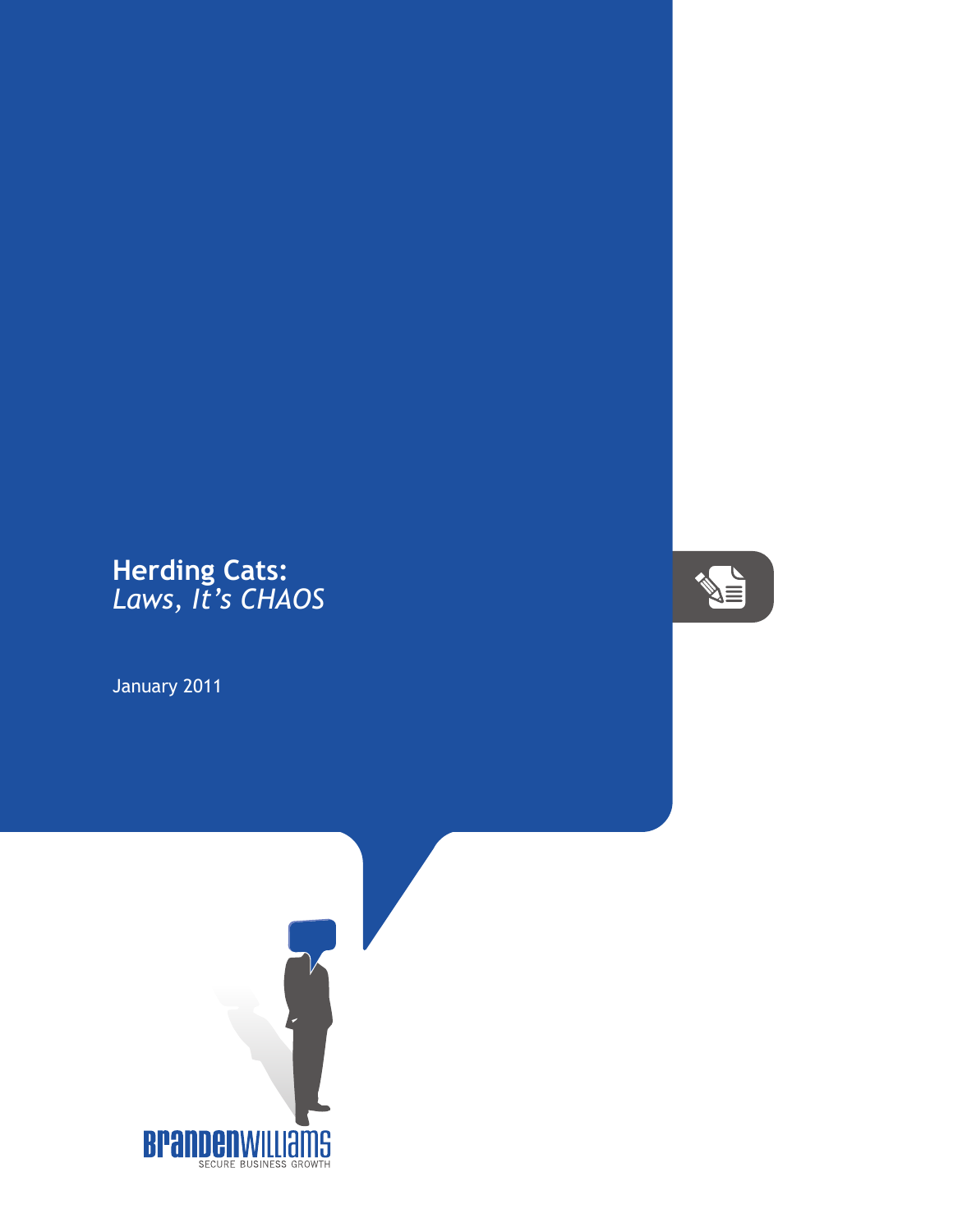We've come a long way since the Computer Fraud and Abuse Act (CFAA) of 1986 which was the amended version of the Counterfeit Access Device Act of 19841 . When this piece of legislation was enacted we were still on the leading edge of the electronic part of our information revolution. It's not that we didn't have lots of information in the 80s, we just realized that we needed better ways to analyze, search through, store, and access it. The commercialization and evolution of the computer chips designed in the 60s and 70s, and massive disk arrays such as the IBM 3380 released in 1980—the first commercial storage device with one gigabyte capacity, yours for the low, low price of \$40,000<sup>2</sup>—presented a solution to companies looking to make things easier. As the prices came down, corporate America's appetite for storage and electronic information boomed and our habit of using paper began to slowly change to an electronic equivalent.

Fast forward to today. Fewer processes rely on paper-based workflows, and the ones that are left are quickly becoming digitized for fast, reliable access. But with convenient access comes easy and frequent accidental disclosure. Look out world, here comes LEGISLATION!

Legislation on information security is terrifying to me. I've watched enough congressional hearings to know that the vast majority of legislators in the US House and Senate do not have the requisite base of knowledge to do anything more than recite prepared statements from those that are in the know. I understand the challenge that legislators have, but I also realize that criminals change their attack strategies faster than the government can enact legislation to combat the hack of the day. When legislation comes down, it tends to be either sweeping with financial incentives (like HITECH) or watered down with limited concrete detail (like Gramm-Leach-Bliley)<sup>3</sup>. Combine those constraints with fifty individual states that may enact their own legislation to protect their residents<sup>4</sup> and you end up with an extremely complex legal landscape, against which security professionals are regularly measured.

In some respects, we should be glad that someone realized the carrot method isn't working and it's time to bring out the stick. Information Security spending as a component of overall IT spend has grown tremendously over the last decade. Without some legislation and the very public dissection of the legal ramifications of breaches, I am not sure companies would spend much beyond the "Availability" and "Integrity" legs<sup>5</sup> of the CIA tripod. I recently compared the failings of information security to the same issues we have in physical security<sup>6</sup>, and even our physical world mirrors the same "It won't happen to me" mentality that information security has harbored since the first computers were operated. If a business gets robbed, a new security system is installed. If a company is compromised, all the sudden executives are serious about all those proposals you pitched over the last decade.

As you readers know, one of my mantras is that we are to blame for the failings of information security in the board room, not them. Our failure to communicate the value and importance in a language that the board can understand has forced legislation upon the private sector to cattle prod those guys into action. Even that does not work uniformly as not every company complies with all of the relevant information security regulations

## **FOOTNOTES**

- *1 What a horrible name!*
- *2 Just over \$100K in today's dollars.*
- <sup>3</sup> Arguably this had more to do with privacy than security, but I saw many financial organizations *make changes in their information security activities based on this legislation.*
- *4 See all the disclosure notification legislation, or the Nevada, Minnesota, and Massachusetts laws.*
- *5 With a much heavier emphasis on Availability.*

**Copyright 2011 Branden R. Williams. All rights reserved.**

*6 http://bit.ly/dUSQXi*

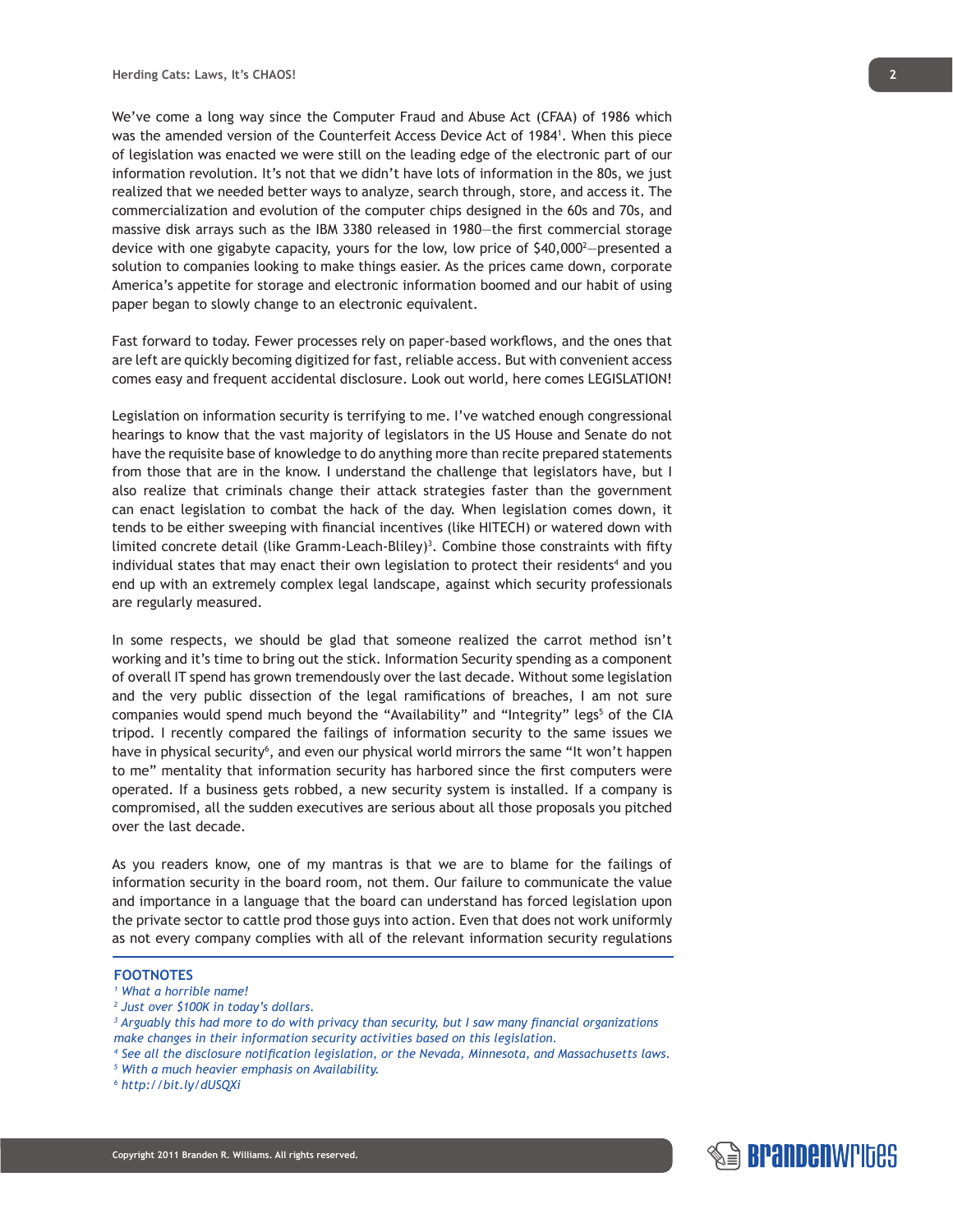on all of the books from every sovereign nation with which they interact. It's painful, and it's only going to get worse.

What can you do? First off, get friendly with a good lawyer that you trust. The information security team should be a good partner with the legal team to better understand exactly what you need to do to stay ahead of, and in compliance with, the legislation on the books. For the most part, it means building a mature information security program based on something like ISO 27002, and adding more controls around regulated data. Do your best to define your information security program independent of legislation, but allow for legislation to shape only the areas with which it governs.